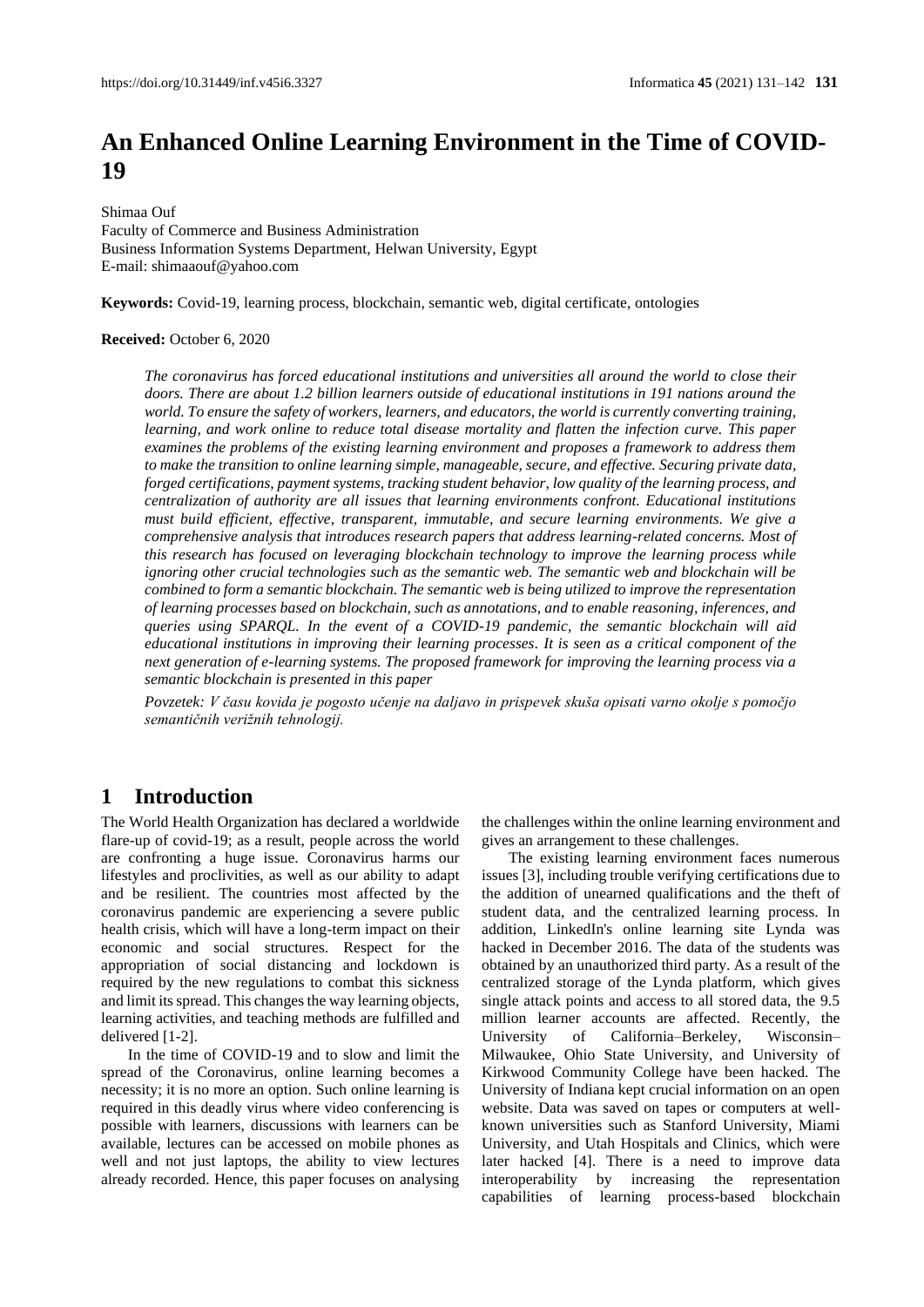knowledge that is obtained from many sources by annotating its concepts, sub-concepts, and relationships with semantically rich languages. Combining blockchain technology with learning environments is thought to have a high level of security. Data protection, privacy, integrity, and creating trust between all parties involved in the network are all aspects of security. Blockchain is based on a peer-to-peer network in which diverse participants, assets, and transactions are linked. It allows for more control over how and by whom learners' data is accessible [5].

Semantic web standards are employed in this paper to introduce common data formats for a learning processbased blockchain that allows data to be shared and reused [6].

In a summary, one of the major design ideas of the Semantic Web is that data can be published anywhere on the internet by anybody and that it should be easy to query and incorporate that data without having to aggregate it all in one location. Semantic blockchain introduces the decentralized, transparent, and available architecture of the learning process. Decentralization means there are no central attack points, and each node has an independent copy of the blockchain and verifies it against all others. Transparency means that each participant can track the transaction data recorded in the blockchain network and check the data changes. Availability means that a distributed system is stored on different devices and continues to run even if some systems become unavailable [7-9]. In this paper, semantic blockchain facilitates tracing and tracking all the activities in the learning process which include learners' achievements due to authenticating learners' identities, their payment data, online exams, digital certificates, digital courses, open badges, learning activities, and teaching methods. The legalized

educational institution and the learners are permitted to access and edit the stored data in the semantic blockchain under some restricted rules and conditions as shown in figure1.

The research community shows that online learning has been existed to increase information retention, and save time, meaning the changes covid-19 has caused might be here to stay.

### **2 Literature review**

The current research studies that preview the essential role that blockchain plays in the learning environment are presented in this part.

The authors of this paper reveal that China and Italy were among the first countries to be hit by the COVID-19 pandemic. It focuses on learners' and educators' needs to modify their lifestyles and routines, and it pushes them toward online learning [1]. It covers the difficulties that exist in today's online learning environment. The authors of this article used the blockchain to create and democratise educational reputation.

The blockchain technology is used to hold secure and immutable educational achievement records, such as degrees, certificates, and educational attainment, that are accessible and distributed across several institutions. The digital certificate is also added to the blockchain by the awarding institution. The certificate can be accessed via a link from an online CV or shared with employers [9]. Authors in this paper integrate the Internet of Things (IoT) with blockchain to create smart and trustworthy environments. In an intelligent educational system, IoT facilitates data exchange by using connected objects and sensors through smart devices [10].

In this paper and based on the European Credit Transfer and Accumulation System (ECTS), the authors



Figure 1: An excerpt of student transactions within semantic blockchain.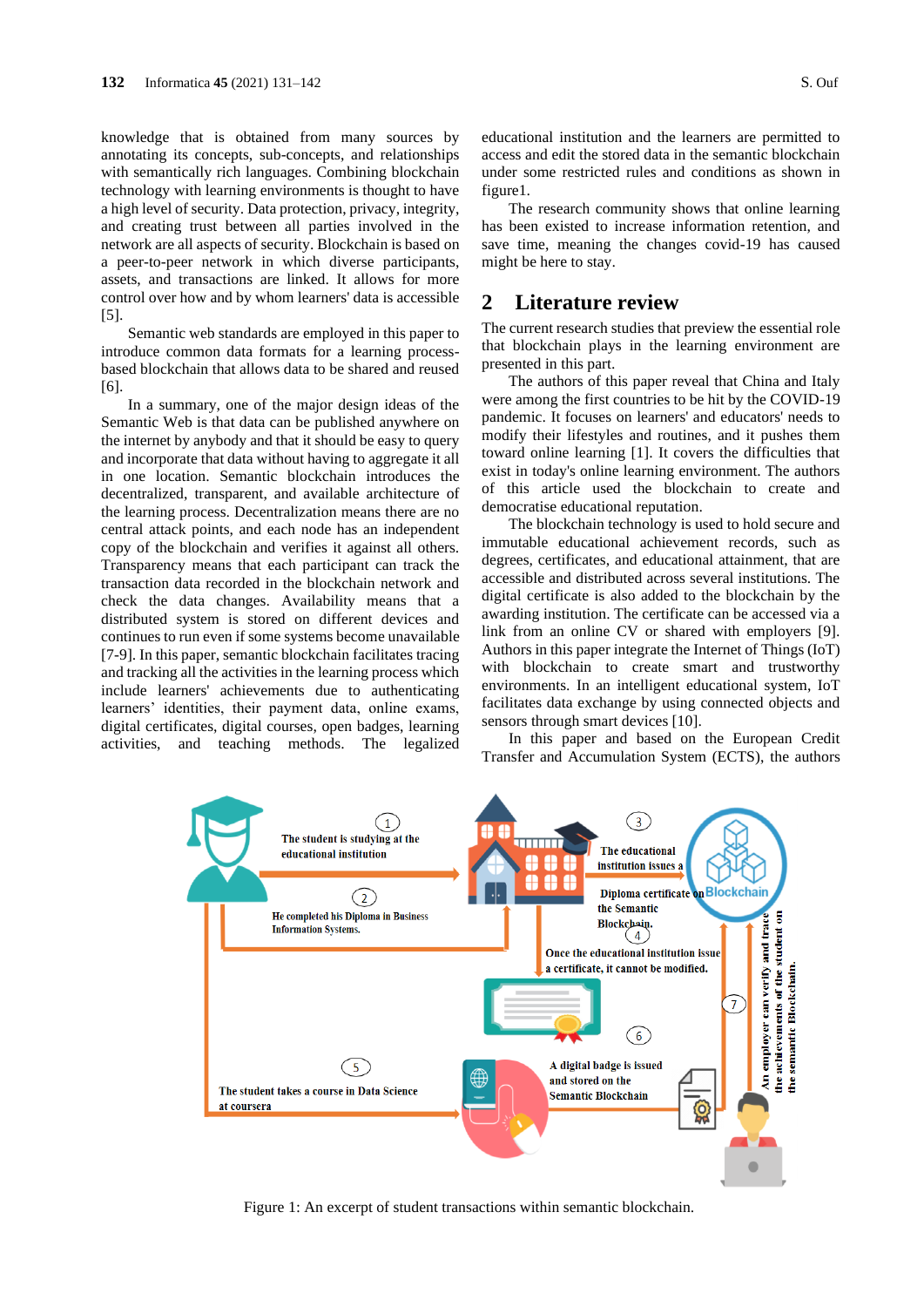utilize blockchain technology to show a worldwide stage of higher education credit, named EduCTX. The proposed stage presented a universally permanent, trusted, straightforward decentralized credit and grading system that can present a globally unified viewpoint for learners and higher education institutions, as well as for other potential participants such as companies, institutions, and organizations [12].

Blockchain is being used to improve the performance of virtual learning environments. This paper introduces the challenges of the current competition models. These models have the issues of untrustworthy information, unscientific competition, and unauthorized assessment that make learners and teachers much less enthusiastic. Blockchain is used to increase competition, assessment to enhance performance, transparency, and credibility. Besides, in this paper blockchain is used to avoid the problem of opaque and falsification messages, provide unchangeable digital certification of academic achievement [13]. Blockchain technology is considered one of the most revolutionary emerging hotspot technologies in different sectors. Due to its important features like distribution, decentralization, and tamperresistant features. Authors in this paper integrate IoT and blockchain technologies to introduce a reliable and secure model to eliminate the need for the third part while providing trusted and secured transactions. The proposed system is applied to an environment containing several connected sensors and uses blockchain technology, to develop a secure and distributed learning environment that checks the provenance data from the connected objects and ensures secure educational services [14].

Because of issues with digital rights management systems in an online learning environment, such as digital copyrights, infringement of multimedia courses, and counterfeit digital certificates. The authors of this study present a digital rights management system based on blockchain for securing content in an online learning environment via digital certificates validation [15].

The authors look at research publications that use blockchain technology in a classroom setting. They divide these publications into two categories. 1) An approach that is focused on the institution, and 2) an approach that is focused on the learner. Learner-centric blockchain enables the certification of a learner's credentials without the need for an intermediary (university) and secures digital certificates. Institution-centric solutions primarily manage university-related tasks such as payment processing and the storage of immutable student achievement data. The papers reviewed demonstrate the benefits of implementing blockchain technology in an educational setting to provide transparency, immutability, and trust [16].

The authors of this research looked at difficulties that educational institutions face, such as the possibility of manipulation and the difficulty of verifying and transmitting educational data between institutions. They propose a thorough literature study that highlights the importance of incorporating blockchain's benefits such as decentralization, traceability, and consensus mechanism into educational institutions' challenges. The blockchain

technology allows for the decentralized and interoperable maintenance of learners' records [17].

Universities have recently received funding to establish campuses in many cities and nations. As a result, safeguarding online learning transactions such as learner profiles and certifications is becoming a top priority for security professionals. As a result, the purpose of this study is to highlight studies that use blockchain in a higher-inculcation context. The findings of these research demonstrate the advantages of implementing blockchain technology in higher education. The transaction data pertaining to certificates and money transfers, learner profiles and records, digital badges, publications, and human resources is secured by blockchain [18].

Authors in this paper mentioned that the blockchain consensus algorithm is used to bring many benefits such as consistent data with reduced errors, which solve trust and security problems by tracking sensor data measurements. They propose an intelligent educational system that can transfer and exchange data securely via a blockchain without the need for a third party to guarantee trust. A smart contract is used to ensure data integrity in peer-to-peer networks. As a result, the deployment costs of all components of the intelligent educational system can be reduced. The system is evaluated based on a set of criteria, such as integrity, confidentiality, and availability to confirm that the entire transaction is done without any alteration. Confidentiality enables the authorized peers to access the messages and finally, the availability guarantees that the services and data are available anywhere anytime. This evaluation reflects that our blockchain-based decentralized intelligent system introduces a marginal increase in transaction processing [19].

The authors propose a blockchain-based framework consists of three layers, which are the data layer, logic layer, and application layer. These layers represent the educational process and the evaluation process of smart education. Blockchain is used for storing achievements, credits, certificates, and grades and improve the safety and security of the education system [20].

The authors implement an Education-Industry cooperative system predicated on blockchain technology. Hyperledger framework is utilized to offer transparency and non-tampering features to the Certificate Ascendancy accommodation and transactions. It simulates the roles of companies and universities in the system and enables them to apportion information transparently, which achieves information symmetry among learner adeptness and cognizance information, the ordinant dictations of a company's recruitment, and current market trends [21].

The authors propose an educational framework predicated on a globally trusted blockchain. The global network includes many participants like universities, companies, and other higher scholastic institutions. It will work in a homogeneous environment where all participants collaborate and interact. The proposed framework enables an ecumenical view of a learner's performance. It secures the cognition objects and issues digital certificates for a registered learner which can be digitally transferred among other organizations [22].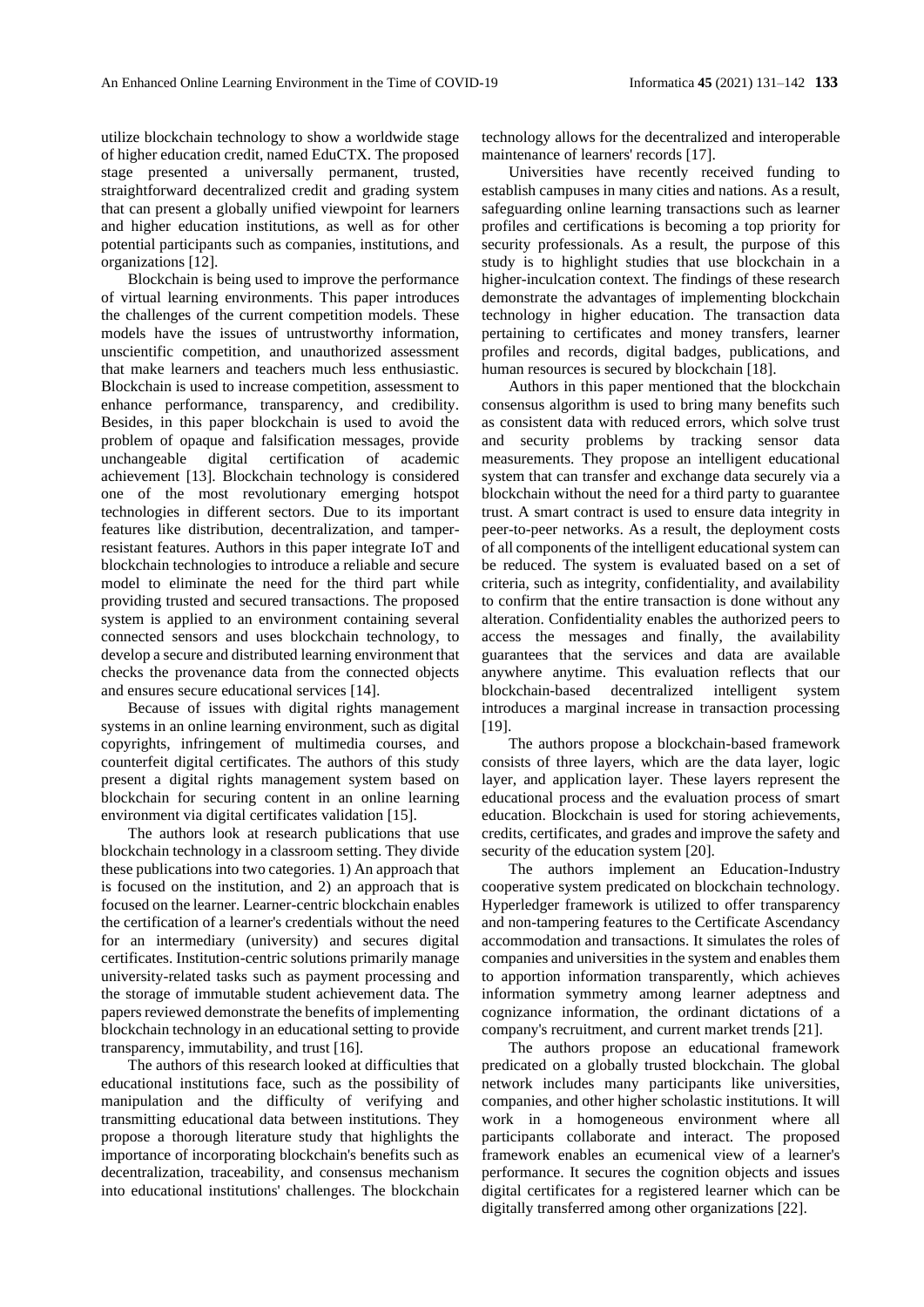| <b>Author/Learning Process Components</b>                                                                                                                                                                                                                                                                                                                                                                                                                                                                                                                                                                                                                                                                                                                                                                                                                                                                                                                                                                                                                                                                                                                                                                                                                                                                                                                                                                                                                                                                                                                                                                                                                                          |                       |                     |                        |                     |                      |                   |                        |               |  |
|------------------------------------------------------------------------------------------------------------------------------------------------------------------------------------------------------------------------------------------------------------------------------------------------------------------------------------------------------------------------------------------------------------------------------------------------------------------------------------------------------------------------------------------------------------------------------------------------------------------------------------------------------------------------------------------------------------------------------------------------------------------------------------------------------------------------------------------------------------------------------------------------------------------------------------------------------------------------------------------------------------------------------------------------------------------------------------------------------------------------------------------------------------------------------------------------------------------------------------------------------------------------------------------------------------------------------------------------------------------------------------------------------------------------------------------------------------------------------------------------------------------------------------------------------------------------------------------------------------------------------------------------------------------------------------|-----------------------|---------------------|------------------------|---------------------|----------------------|-------------------|------------------------|---------------|--|
|                                                                                                                                                                                                                                                                                                                                                                                                                                                                                                                                                                                                                                                                                                                                                                                                                                                                                                                                                                                                                                                                                                                                                                                                                                                                                                                                                                                                                                                                                                                                                                                                                                                                                    | Learner profile       | objects<br>Learning | activities<br>Learning | methods<br>Teaching | Evaluation<br>system | system<br>Payment | certificate<br>Digital | Digital Badge |  |
| Sharples and Domingue 2016                                                                                                                                                                                                                                                                                                                                                                                                                                                                                                                                                                                                                                                                                                                                                                                                                                                                                                                                                                                                                                                                                                                                                                                                                                                                                                                                                                                                                                                                                                                                                                                                                                                         | $\sqrt{}$             | $\times$            | $\times$               | ×                   | $\times$             | $\times$          | $\sqrt{ }$             | $\sqrt{}$     |  |
| Bdiwi, De Runz et al. 2017                                                                                                                                                                                                                                                                                                                                                                                                                                                                                                                                                                                                                                                                                                                                                                                                                                                                                                                                                                                                                                                                                                                                                                                                                                                                                                                                                                                                                                                                                                                                                                                                                                                         | $\sqrt{}$             | ×                   | $\times$               | $\times$            | $\times$             | $\times$          | $\times$               | $\times$      |  |
| Duan, Zhong et al. 2017                                                                                                                                                                                                                                                                                                                                                                                                                                                                                                                                                                                                                                                                                                                                                                                                                                                                                                                                                                                                                                                                                                                                                                                                                                                                                                                                                                                                                                                                                                                                                                                                                                                            | $\sqrt{}$             | $\sqrt{}$           | $\times$               | $\times$            | $\times$             | $\times$          | $\times$               | $\times$      |  |
| Turkanović, Hölbl et al. 2018                                                                                                                                                                                                                                                                                                                                                                                                                                                                                                                                                                                                                                                                                                                                                                                                                                                                                                                                                                                                                                                                                                                                                                                                                                                                                                                                                                                                                                                                                                                                                                                                                                                      | $\sqrt{}$             | $\times$            | $\times$               | $\times$            | $\times$             | $\sqrt{}$         | $\sqrt{}$              | $\times$      |  |
| Wu and Li 2018                                                                                                                                                                                                                                                                                                                                                                                                                                                                                                                                                                                                                                                                                                                                                                                                                                                                                                                                                                                                                                                                                                                                                                                                                                                                                                                                                                                                                                                                                                                                                                                                                                                                     | $\sqrt{}$             | $\times$            | $\times$               | $\times$            | $\sqrt{}$            | $\times$          | $\sqrt{}$              | $\times$      |  |
| (Bdiwi, De Runz et al. 2018)                                                                                                                                                                                                                                                                                                                                                                                                                                                                                                                                                                                                                                                                                                                                                                                                                                                                                                                                                                                                                                                                                                                                                                                                                                                                                                                                                                                                                                                                                                                                                                                                                                                       | $\overline{\sqrt{ }}$ | $\times$            | $\times$               | $\times$            | $\times$             | $\times$          | $\times$               | $\times$      |  |
| Gong, Liu et al                                                                                                                                                                                                                                                                                                                                                                                                                                                                                                                                                                                                                                                                                                                                                                                                                                                                                                                                                                                                                                                                                                                                                                                                                                                                                                                                                                                                                                                                                                                                                                                                                                                                    | $\sqrt{}$             | $\sqrt{}$           | $\times$               | ×                   | $\sqrt{}$            | $\times$          | $\sqrt{}$              | $\times$      |  |
| Liu, Guan et al. 2018                                                                                                                                                                                                                                                                                                                                                                                                                                                                                                                                                                                                                                                                                                                                                                                                                                                                                                                                                                                                                                                                                                                                                                                                                                                                                                                                                                                                                                                                                                                                                                                                                                                              | $\sqrt{}$             | $\times$            | ×                      | $\times$            | $\times$             | $\times$          | $\sqrt{}$              | $\times$      |  |
| Srivastava, Bhattacharya et al. 2018                                                                                                                                                                                                                                                                                                                                                                                                                                                                                                                                                                                                                                                                                                                                                                                                                                                                                                                                                                                                                                                                                                                                                                                                                                                                                                                                                                                                                                                                                                                                                                                                                                               | $\sqrt{}$             | $\sqrt{}$           | $\times$               | ×                   | $\times$             | $\sqrt{}$         | $\sqrt{}$              | $\times$      |  |
| Mikroyannidis, Domingue et al. 2018                                                                                                                                                                                                                                                                                                                                                                                                                                                                                                                                                                                                                                                                                                                                                                                                                                                                                                                                                                                                                                                                                                                                                                                                                                                                                                                                                                                                                                                                                                                                                                                                                                                | $\sqrt{}$             | $\times$            | $\times$               | $\times$            | $\times$             | $\times$          | $\times$               | $\sqrt{}$     |  |
| Mikroyannidis, Domingue et al. 2018                                                                                                                                                                                                                                                                                                                                                                                                                                                                                                                                                                                                                                                                                                                                                                                                                                                                                                                                                                                                                                                                                                                                                                                                                                                                                                                                                                                                                                                                                                                                                                                                                                                | $\sqrt{ }$            | $\sqrt{}$           | $\times$               | ×                   | $\times$             | $\times$          | $\times$               | $\sqrt{ }$    |  |
| Juričić, Radošević et al. 2019                                                                                                                                                                                                                                                                                                                                                                                                                                                                                                                                                                                                                                                                                                                                                                                                                                                                                                                                                                                                                                                                                                                                                                                                                                                                                                                                                                                                                                                                                                                                                                                                                                                     | $\sqrt{}$             | $\sqrt{}$           | $\times$               | ×                   | $\times$             | $\times$          | $\sqrt{ }$             | $\times$      |  |
| Bdiwi, de Runz et al. 2019                                                                                                                                                                                                                                                                                                                                                                                                                                                                                                                                                                                                                                                                                                                                                                                                                                                                                                                                                                                                                                                                                                                                                                                                                                                                                                                                                                                                                                                                                                                                                                                                                                                         | $\sqrt{}$             | $\times$            | ×                      | ×                   | $\times$             | $\times$          | $\times$               | $\times$      |  |
| Guo, Li et al. 2019                                                                                                                                                                                                                                                                                                                                                                                                                                                                                                                                                                                                                                                                                                                                                                                                                                                                                                                                                                                                                                                                                                                                                                                                                                                                                                                                                                                                                                                                                                                                                                                                                                                                | $\sqrt{}$             | $\sqrt{}$           | $\times$               | ×                   | $\times$             | $\times$          | $\sqrt{}$              | $\times$      |  |
| Al Harthy, Al Shuhaimi et al. 2019                                                                                                                                                                                                                                                                                                                                                                                                                                                                                                                                                                                                                                                                                                                                                                                                                                                                                                                                                                                                                                                                                                                                                                                                                                                                                                                                                                                                                                                                                                                                                                                                                                                 | $\sqrt{}$             | ×                   | $\times$               | ×                   | $\times$             | $\times$          | $\sqrt{}$              | $\times$      |  |
| Our Proposed Framework                                                                                                                                                                                                                                                                                                                                                                                                                                                                                                                                                                                                                                                                                                                                                                                                                                                                                                                                                                                                                                                                                                                                                                                                                                                                                                                                                                                                                                                                                                                                                                                                                                                             | $\sqrt{2}$            | $\sqrt{2}$          | $\sqrt{}$              | $\sqrt{}$           | $\sqrt{}$            | $\sqrt{}$         | $\sqrt{}$              | $\sqrt{2}$    |  |
| ilized to secure immutable records of open badges. In<br>learning process (learner profile, learning objects, learning<br>activities, teaching methods, evaluation system, payment<br>is paper, the authors apply blockchain. It can fortify<br>arners who want to advance their vocations in data<br>system, digital certificate, and digital badge). They<br>tience, by introducing them to recommended learning<br>concentrated solely on one or more of the components. All<br>aterials predicated on their achievements. Blockchain<br>aspects of the learning process will be represented using<br>neliorates data science accreditation and enables<br>semantic blockchain in this paper.<br>arners to benefit from an open and transparent<br>Table 2 summarizes the technologies used by<br>researchers to improve the learning process. We noticed<br>creditation system, as well as their vocations progress<br>that some studies used blockchain technology, others<br>nd receiving job recommendations that match their<br>chievements. The authors use blockchain technology to<br>integrate IoT with blockchain, but all the studies ignored<br>evelop a new environment of lifelong learning.<br>integrating blockchain with semantic web technology to<br>lockchain technology is used to manage learning objects;<br>enhance the quality of the learning process and make<br>e way learners register and pay for them, as well as the<br>educational institutions achieve competitive advantages.<br>credited for their learning achievements. A new<br>ivironment enables the learners to control their<br>3                                                    |                       |                     |                        |                     |                      |                   |                        |               |  |
| Methodology<br>sociated data at places them at the center of the learning<br>This paper was performed based on searching for<br>ocess [23].<br>important articles. Electronic databases are a critical<br>Higher education faces many challenges like no<br>source of scientific research. The most comprehensive<br>itomated and centralization which means full control<br>electronic databases, such as ScienceDirect, IEEE, and<br>ver the learners' knowledge. Blockchain plays an<br>Springer, were searched to find relevant publications for<br>aportant role to solve these challenges. In this paper, the<br>our paper. The three databases are known for indexing<br>thors use blockchain to develop a decentralized<br>high quality and high impact articles within the computer<br>lucation system that has many advantages like<br>science field. The following keywords were used in the<br>nmutability, anonymity, integrity, credibility,<br>and<br>search: "Covid-19 AND Online Learning", "Blockchain<br>dependence. There is no central authority and learners<br>AND Education", "Blockchain AND e-learning system",<br>ave complete control over their data. The proposed<br>"Blockchain AND online learning", "Blockchain AND<br>amework-based- blockchain has immutable records of<br>learning environment". The articles, which were related to<br>ficial documents and certificates with complete<br>our paper, are getting to be examined. All the retrieved<br>onfidence [24].<br>articles were surveyed whereby unimportant papers and<br>Table 1 shows the components of the learning process<br>papers are not in English were excluded followed by |                       |                     |                        |                     |                      |                   |                        |               |  |

Table 1: The components of the learning process.

Table 1 shows the components of the learning process that were introduced in the literature review studies. In

# **3 Methodology**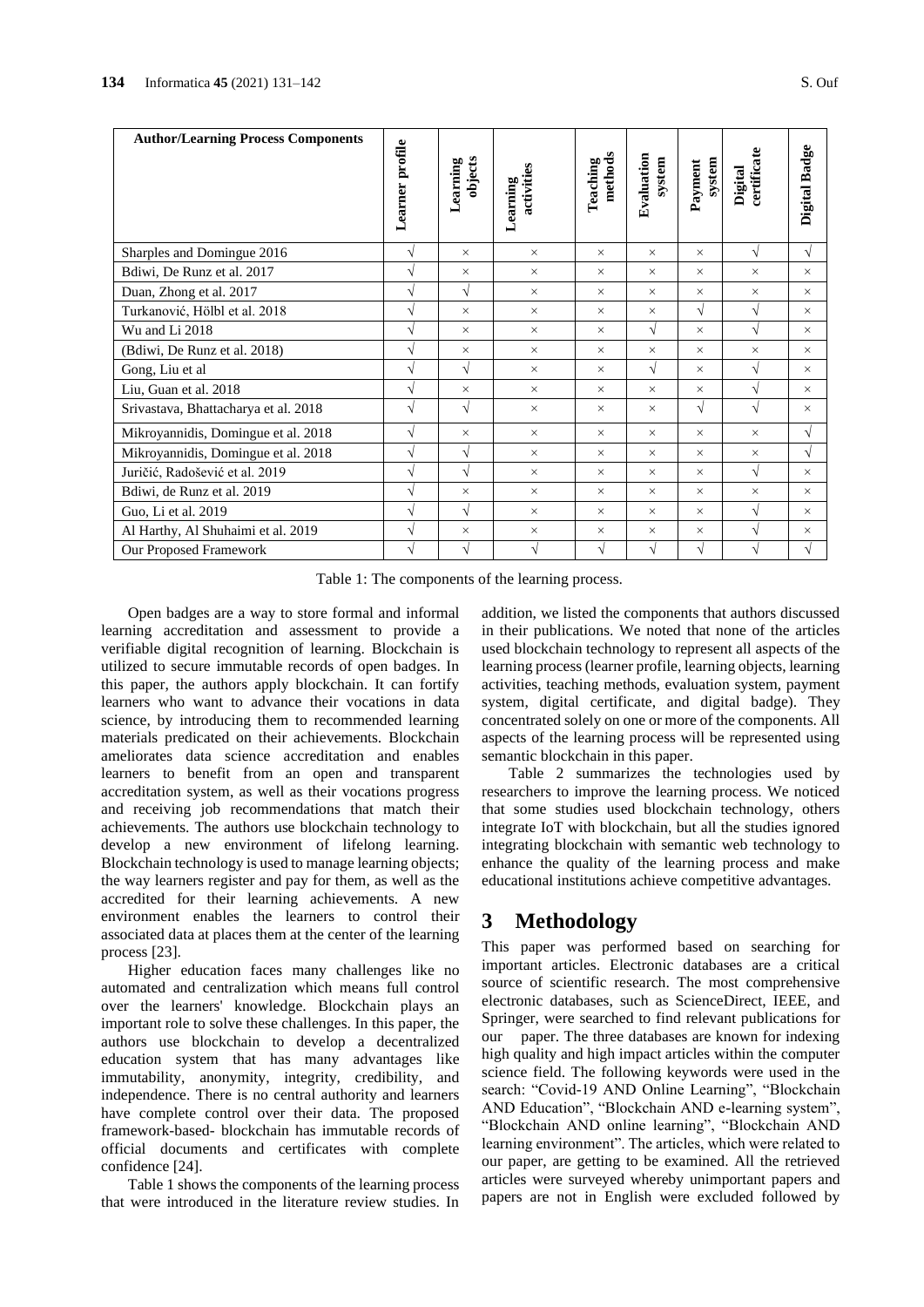| <b>Author/Technology</b>               | <b>IoT</b> | <b>Blockchian</b> | <b>Semantic Web</b> |
|----------------------------------------|------------|-------------------|---------------------|
| (Sharples and Domingue 2016)           | $\times$   |                   | $\times$            |
| (Bdiwi, De Runz et al. 2017)           |            |                   | ×                   |
| (Duan, Zhong et al. 2017)              | $\times$   |                   | ×                   |
| (Turkanović, Hölbl et al. 2018)        | $\times$   |                   | ×                   |
| (Wu and Li 2018)                       | $\times$   |                   | $\times$            |
| (Bdiwi, De Runz et al. 2018)           |            |                   | $\times$            |
| (Gong, Liu et al.)                     | $\times$   |                   | $\times$            |
| (Liu, Guan et al. 2018)                | $\times$   |                   | $\times$            |
| (Srivastava, Bhattacharya et al. 2018) | $\times$   |                   | $\times$            |
| (Mikroyannidis, Domingue et al. 2018)  | $\times$   |                   | $\times$            |
| (Mikroyannidis, Domingue et al. 2018)  | $\times$   |                   | $\times$            |
| (Juričić, Radošević et al. 2019)       | $\times$   |                   | $\times$            |
| (Bdiwi, de Runz et al. 2019)           |            |                   | $\times$            |
| (Guo, Li et al. 2019)                  | $\times$   |                   | $\times$            |
| (Al Harthy, Al Shuhaimi et al. 2019)   | $\times$   |                   | ×                   |
| Our Proposed Framework                 |            |                   |                     |

Table 2: Key technologies used to improve the learning process.



Figure 2: Articles from the most popular scientific databases.

selections by abstract and conclusion and finally based on the full-text reading. Results a total of 365 articles were found from the three scientific databases. After that, irrelevant articles were checked and excluded based on title and Abstract, has resulted in a left of 320 articles. The screening process continued during the full-text reading articles that resulting in 25 are excluded. Finally, 20 selected papers were used for this review paper as shown in figure 2.

#### **3.1 Classification by scientific databases**

Classification of articles by scientific databases was presented in Figure 2 IEEE introduces more than 50% (12 out of 20 research papers or 60%), Springer Link represents (7 out of 20 research papers, or 35%), and ScienceDirect (1 out of 20 research, or 5%) of the total number of articles. The retrieved articles reflecting the

importance of using blockchain technology in the learning environment.

All articles represent the crucial rule of using semantic web blockchain technology to develop a new ecosystem of the learning environment.

## **4 A proposed framework of learning process based on semantic blockchain (LSSB)**

The proposed framework integrates the semantic web with blockchain to enhance the effectiveness and efficiencies of the learning process. The semantic web is used to promote data interoperability by improving the representation capability of the learning process-based blockchain components by annotating them with semantically rich languages. The semantic web and blockchain are complementary technologies. Blockchain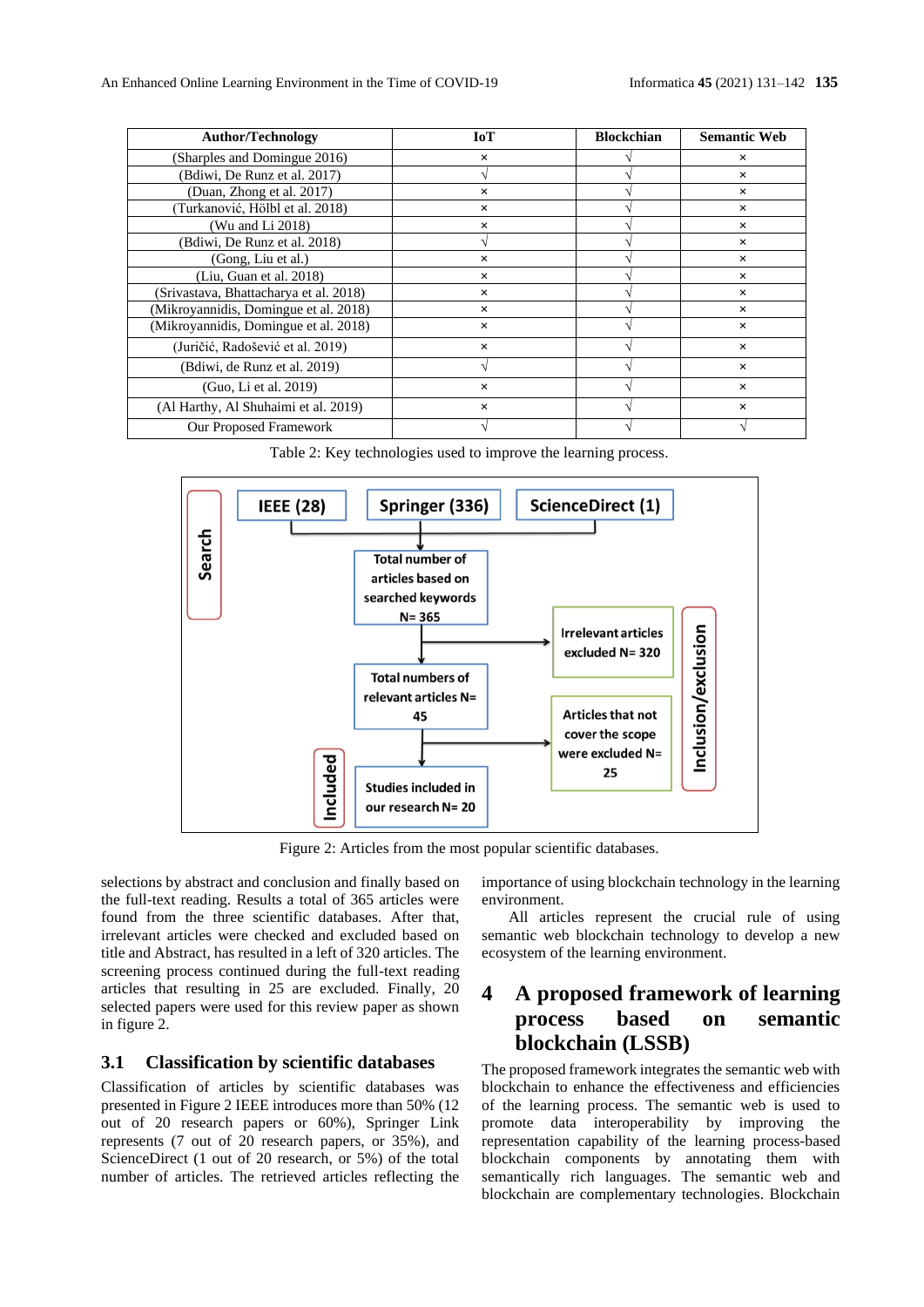

**Badges Transactions Blocks URI Semantic Metadata** Figure 3: The proposed framework.

is being utilized to address some of the semantic web's open concerns, such as trust and identity management. The semantic web is used to improve the blockchain representation like annotations and data integration. These technologies are considered the backbone of the learning environments. The semantic blockchain introduces distributed, secure, transparent, real-time, immutable, and tamper-proof records of the learning process transactions. The proposed framework consists of three layers and is used to represent all components of the learning process as shown in figure 3.

## **4.1 Layer 1: Uniform Resource Identifier (URI)**

The semantic web employs URIs to represent resources and assign a unique identification to each one. It is a globally unique identifier that is used to consolidate all data associated with a specific resource, making it easier to combine data sources that were developed independently. While URI is very valuable, it has some inherent challenges such as centralization. Generating the URI depends on the centralized Domain Name System (DNS) that forms a single point of attack or failure. Blockchain provides a decentralized authority to control identifier creation and prevent the existence of a single point of attack or failure. URI identifies the knowledge representation of the educational domain-based blockchain, including concepts, sub-concepts, properties, and individuals.

#### **4.2 Layer 2: semantic blockchain**

It was difficult for participants to trace transactions on the blockchain, the formal representation of the learning process-based blockchain improves analysis capabilities and transparency. This layer introduces the semantic representations of whole components, relationships, and transactions of the learning process-based blockchain.

Ontology is used to introduce a shared and reused understanding of the concepts and sub-concepts of the learning process based on a blockchain [23-24]. It facilitates interlinking with other Linked data to perform formal reasoning and inferences. The knowledge related to the educational domain-based blockchain is represented by web ontology language (OWL). It contains participants, their roles, and the way they interact and communicate in the whole learning process transactions. These transactions include protecting learning objects, learning activities, teaching methods, course registration, payment system, evaluation system, and issue digital certificates or digital badges. This layer consists of learning process components, consensus techniques, transactions, blocks, and smart contracts.

#### **4.2.1 The learning process components**

Semantic blockchain plays an important role to store immutable and accurate records about the learning process components, which include the following:

- 1. Learner's records and profiles: educational institutions store learner data in a centralized database, which enables hackers to edit the grades and fake certifications. Blockchain technology introduces unique advantages containing decentralization, reliability, security, and data integrity. It enables educational institutions to store a real copy of the degree with a virtual copy.
- 2. Learning object, Learning Activities, and Teaching Methods: the semantic blockchain is used to protect learning objects, learning activities, and teaching methods acquired from professors or learners.
- 3. Evaluation System: (allows assessing the degree of achievement of the learning goal).
- 4. Certificates: The certificate is strong evidence for the learner that completes the course successfully. It is issued on paper includes all the details about the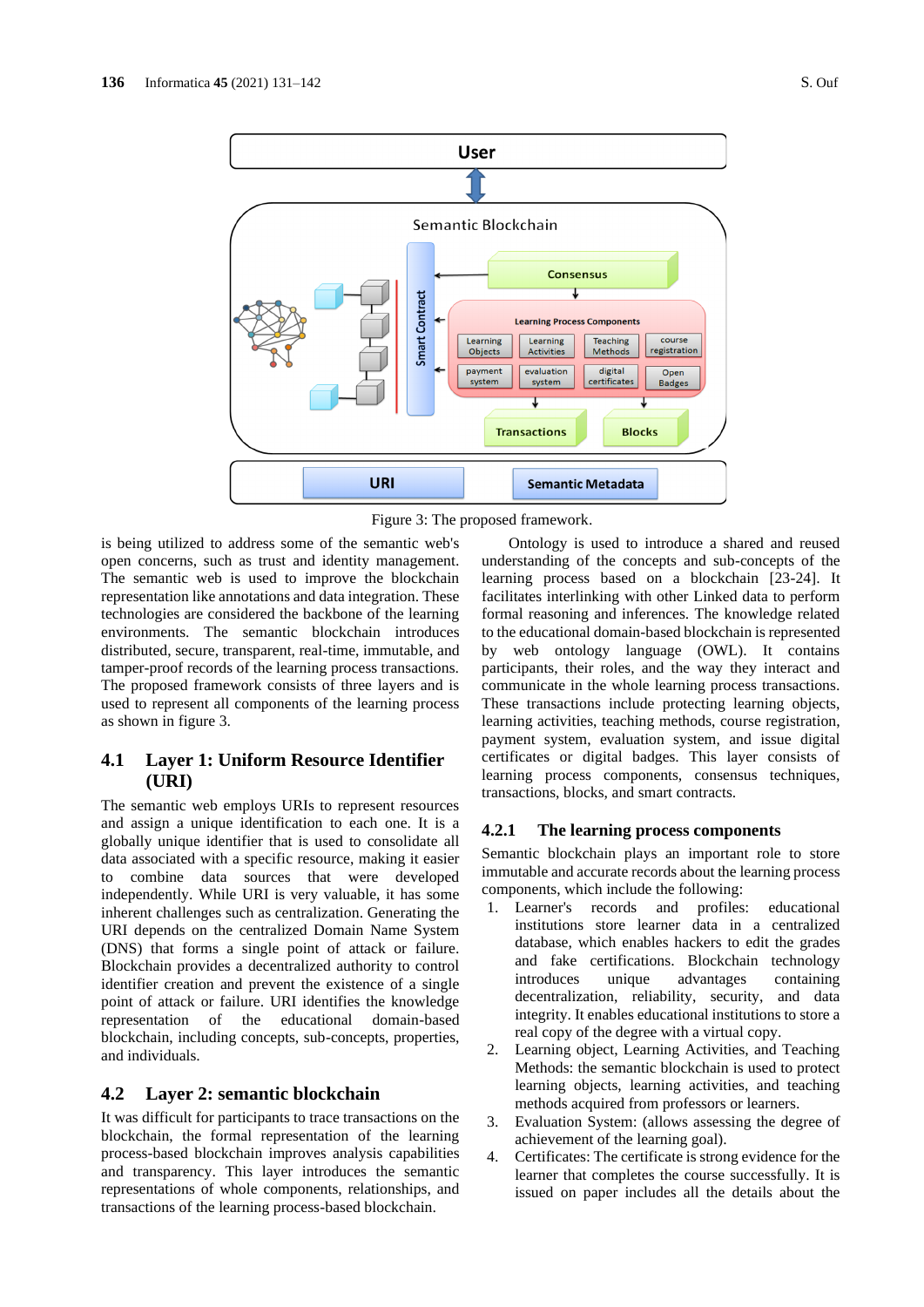participants and educational institutions. It is then saved without being shared with others. The semantic blockchain is used to implement a new environment for these certificates, by issuing the certificates in digital format. All the identities of certification are stored in the semantic blockchain [16]. The semantic blockchain makes the authenticity of certifications is more easily verified. Once the professor stores a certificate in the semantic blockchain, the details become publicly available, immutable, permanent, and separated from the issuing establishment. It facilitates for employers to reference the online record to verify a potential learning achievement.

- 5. Payment System: the learning process with the blockchain is a secure and trustworthy place where educational institutions do not need a third party to manage the transfer of credits.
- 6. Digital Badges: A digital badge is defined as a powerful tool to validate the learners' skills, achievements, and knowledge because of completing the course and passing a quiz.
- 7. Publications: these are relevant to academic institution research.

All these data are stored within a chain of a sequence of blocks, where each new block is connected to the previous block to store data related to the learning process. For Example, A learner block contains his personal data like Name, Address, Email, and date of birth [8].

#### **4.2.2 Consensus technique**

First, we must identify the participants in the learning process. They include learners, educational institutions, professors, employees, and employers.

The process starts as soon as a learner participates in a course. After he completes the course, a new block is created, which contains the learners' results, the course information, and the time when the course was finished. The result could also be a certificate if the course was completed successfully. When a new block is created, all nodes in the network will receive this new block.

Consensus protocol (Proof-of-Work) enables participants in semantic, blockchain to agree to add a new block to the chain. It enables them to validate the correctness of the new block to confirm that it has not been modified and then add this block to their blockchain and the tampered blocks will be rejected.

#### **4.2.3 Smart Contracts**

A smart contract is used to manage the relationships between participants in the semantic blockchain network and determine the role of each participant. It is considered the main component in the semantic blockchain. It is a computer program, which consists of lines of code to digitally facilitate, verify, and enforce some type of agreement. It is executed independently and automatically when predetermined conditions and terms are met without an intermediary's involvement. A smart contract is used to secure learners' academic records, manage the process of registration, payments, and evaluations. It is used to

validate whether a learner has finished the requirements for acquiring the required certificate. The smart contracts cannot be altered or controlled once it is deployed. This supports developing a trusted learning process [27]. All these components are represented using Web Ontology Language (OWL) as shown in the following section.

## **5 Implementation**

Here we implement a small prototype of the proposed Framework (Learning Process Based on Semantic Blockchain (LSSB)) which is developed from scratch using protégé 5. All the required concepts and subconcepts, data properties, object properties, and the relations between concepts and sub-concepts and the properties of these relations related to the learning process-based blockchain domain are represented in figures 4 and 5.

The learning process-based semantic blockchain is created as mentioned in the following steps:

STEP-I: Figure 4 depicts all concepts and subconcepts connected to the learning process-based

| STEP-I                                                                                                                           |
|----------------------------------------------------------------------------------------------------------------------------------|
| <owl:class rdf:about="#Transaction"></owl:class>                                                                                 |
| <owl:equivalentclass></owl:equivalentclass>                                                                                      |
| <owl:class></owl:class>                                                                                                          |
| <owl:unionof rdf:parsetype="Collection"></owl:unionof>                                                                           |
| <owl:class rdf:about="#Asset"></owl:class>                                                                                       |
| <owl:class rdf:about="#TransactionName"></owl:class>                                                                             |
| <owl:classrdf:about="#transactionvalidation" <="" th=""></owl:classrdf:about="#transactionvalidation">                           |
| >                                                                                                                                |
|                                                                                                                                  |
| $\langle$ /owl:Class>                                                                                                            |
|                                                                                                                                  |
| <rdfs:subclassof rdf:resource="#&lt;/th&gt;&lt;/tr&gt;&lt;tr&gt;&lt;th&gt;SemanticBlockchainLearningProcess "></rdfs:subclassof> |
|                                                                                                                                  |
| This OWL concept hierarchy shows that Transaction                                                                                |
| concept (which considered unionOf Asset,                                                                                         |
|                                                                                                                                  |

TransactionName, TransactionValidation) is subClassOf SemanticBlockchainLearningProcess concept.

```
<owl:Class rdf:about="#Asset">
<owl:equivalentClass>
<owl:Class>
<owl:unionOf rdf:parseType="Collection">
<owl:Class rdf:about="#Certificate"/>
<owl:Class rdf:about="#Exam"/>
<owl:Class rdf:about="#Fees&Credit"/>
<owl:Class rdf:about="#LearningObject"/>
<owl:Class rdf:about="#TeachingMethod"/>
<owl:Class rdf:about="#LearningActivities"/>
<owl:Class rdf:about="#Publication"/>
</owl:unionOf>
</owl:Class>
</owl:equivalentClass>
<rdfs:subClassOf rdf:resource="#SemanticBlock
 chainLearningProcess"/> </owl:Class>
This OWL concept hierarchy shows that Asset concept
```
(which considered unionOf Certificate, Exam, Fees&Credit, LearningObject, TeachingMethod, LearningActivities, Publication) is subClassOf SemanticBlockchainLearningProcess concept.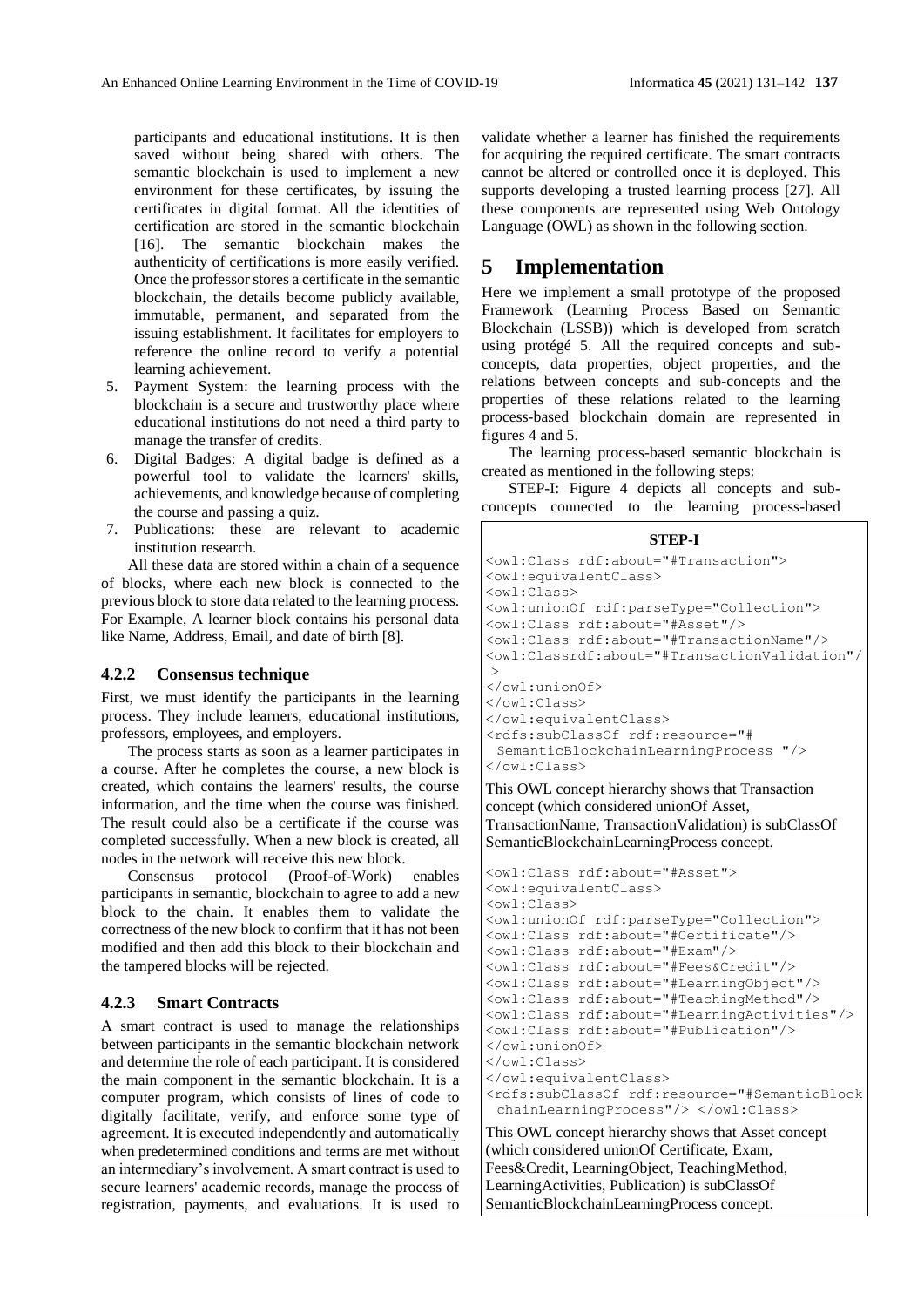```
<owl:ObjectProperty rdf:about="#hasAsset"
  >
<rdfs:range rdf:resource="#Transaction"/>
<rdfs:domain>
<owl:Class>
<owl:unionOf rdf:parseType="Collection">
<owl:Class rdf:resource="#Asset"/>
<owl:Class rdf:resource="#SemanticBlockch
 ainLearningProcess"/>
</owl:unionOf>
</owl:Class>
</rdfs:domain>
</owl:ObjectProperty>
```
The OWL object property hasAsset represents the relationship between the unionOf of Transaction, SemanticBlockchainLearningProcess concepts, which represent the domain, and the Asset concept, which represents the range.

```
<owl:ObjectProperty rdf:about="#hasDecent
 ralizedLedger">
<rdfs:domain rdf:resource="#SemanticBlock
 chainLearningProcess"/>
<rdfs:range rdf:resource="#DecentralizedL
 edger"/>
</owl:ObjectProperty>
The OWL object property 
hasDecentralizedLedger represents the 
relationship between the
```
SemanticBlockchainLearningProcess concept, which represents the domain, and the DecentralizedLedger concept, which represents the range.

blockchain domain. All the concepts and sub-concepts are mainly focused on representing knowledge related to the whole components of the learning process. The OWL code below is an example of how all the concepts and subconcepts are represented using OWL language.

STEP-II: Represents object properties of the learning process based semantic blockchain. Describing the object properties is based on the relationship, which we want to add between concepts and sub-concepts of the learning process as shown in figure 5. As seen in the following example, these relationships are represented using domain and range in OWL:

STEP-III: is used to create data type properties of the ontology, the data type properties are used to define the relationship between an individual and a primitive data type. This relationship is represented using domain and range using OWL as shown in the following: The following OWL represents an excerpt from the Block data such as BlockID, Name, Hash, PreviousHash, TimeStamp, Transaction, and Validation and their data values. OWL-VIZ is used to visualize the learning process-based blockchain as shown in figure 6.

```
STEP-III
<owl:DatatypeProperty rdf:about="#BlockID
 ">
<rdfs:domain rdf:resource="#Block"/>
<rdfs:range rdf:resource="#int"/>
</owl:DatatypeProperty>
<owl:DatatypeProperty rdf:about="#Name">
<rdfs:domain rdf:resource="#Block"/>
<rdfs:range rdf:resource="#string"/>
</owl:DatatypeProperty>
<owl:DatatypeProperty rdf:about="#Hash">
<rdfs:domain rdf:resource="#Block"/>
<rdfs:range rdf:resource="#string"/>
</owl:DatatypeProperty>
<owl:DatatypeProperty rdf:about="#Previou
 sHash">
<rdfs:domain rdf:resource="#Block"/>
<rdfs:range rdf:resource="#string"/>
</owl:DatatypeProperty>
<owl:DatatypeProperty rdf:about="#TimeSta
mp">
<rdfs:domain rdf:resource="#Block"/>
<rdfs:range rdf:resource="#string"/>
</owl:DatatypeProperty>
<owl:DatatypeProperty rdf:about="#Transac
tion">
<rdfs:domain rdf:resource="#Block"/>
<rdfs:range rdf:resource="#string"/>
</owl:DatatypeProperty>
<owl:DatatypeProperty rdf:about="#Validat
 ion">
<rdfs:domain rdf:resource="#Block"/>
<rdfs:range rdf:resource="#string"/>
```

```
</owl:DatatypeProperty>
```
# **6 Conclusion**

E-learning settings have evolved considerably, and there is a need to educate learners about the relevance of online teaching and learning, as well as connect learners and educators who were previously separated. The demand for digital transformation in educational institutions has risen to unprecedented levels in the time of COVID – 19. Literature review mentioned that many educational institutions improve their learning process by using IoT and blockchain ignored the integration of semantic web technology. This paper focused on representing the leading role of integrating the two technologies, which are considered crucial to assure an effective and efficient learning process. The proposed system makes use of blockchain and the semantic web to provide immutable distributed storage for tracing and tracking all transactions that comprise the learning process. The semantic web is used to promote information interoperability by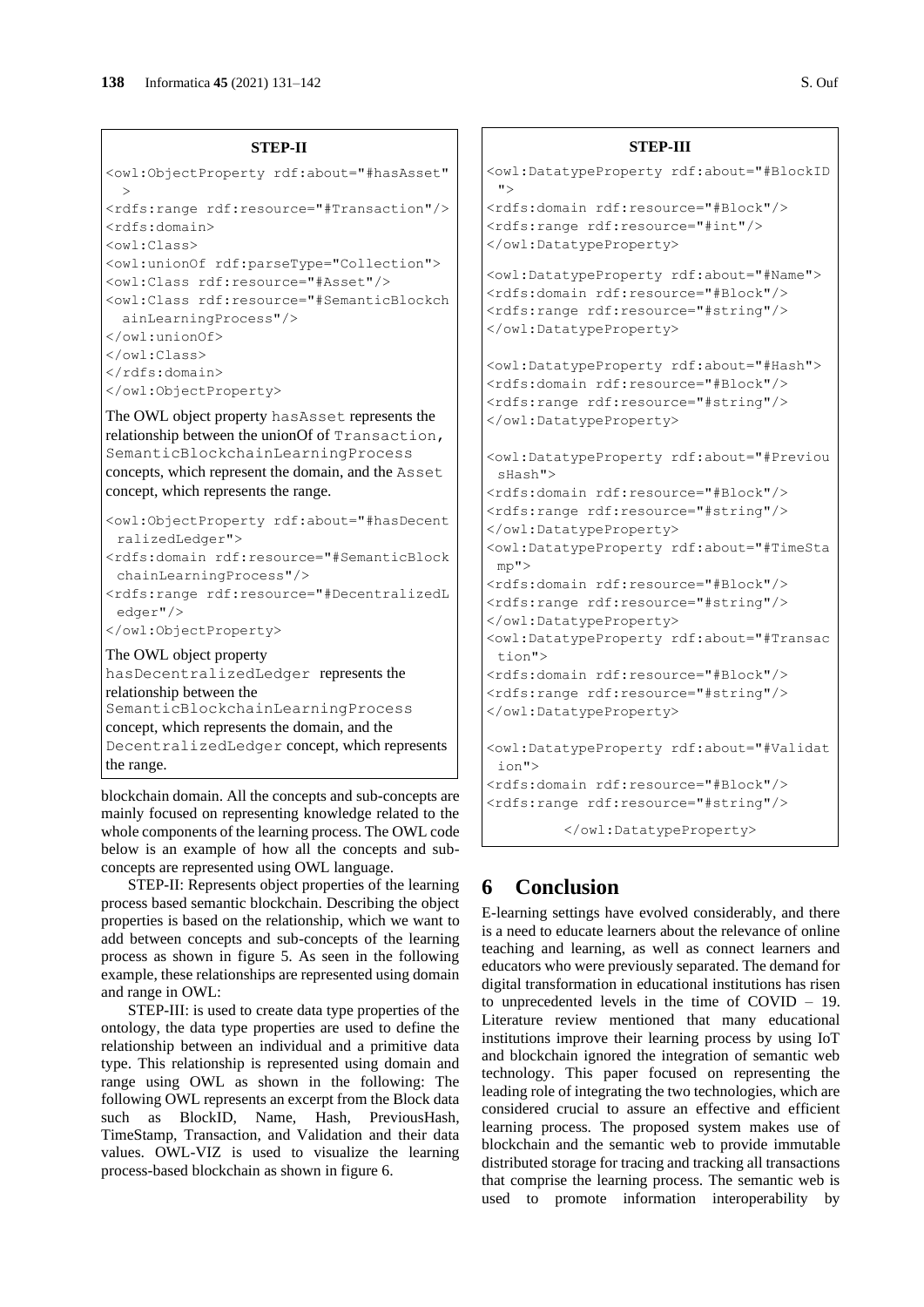

Figure 4: An excerpt of the learning process hierarchy based semantic blockchain.

improving the representation capability of the learning process and blockchain components by annotating them with semantically rich languages. Extra research will implement the full layers of the proposed framework and applying Semantic Web Rule Language (SWRL) to infer the new knowledge.

#### **Acknowledgment**

The author declares that she has no known competing financial interests or personal relationships that could have appeared to influence the work reported in this paper.

Figure 5: The objectt properties of learning process based semantic blockchain.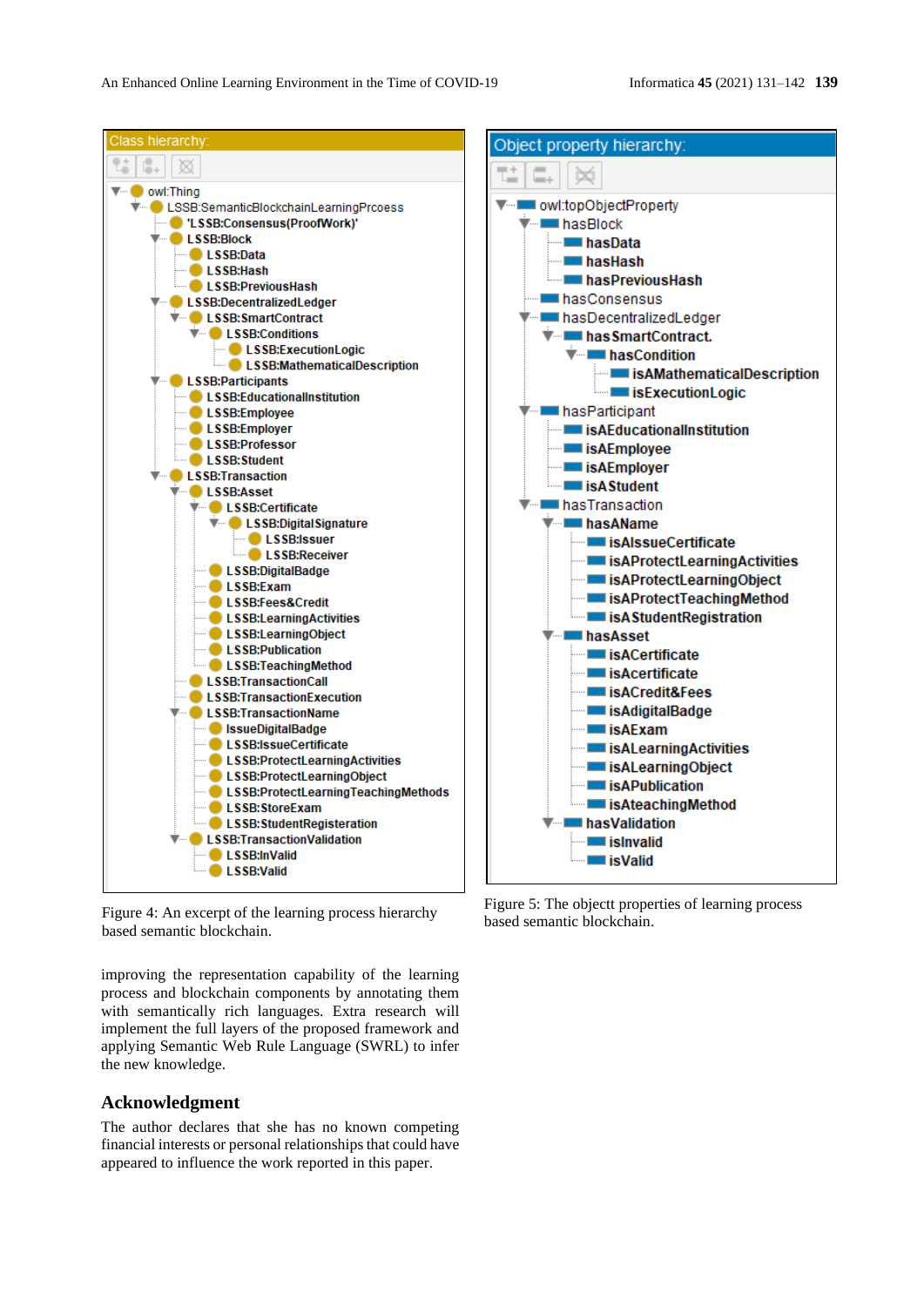

Figure 6: The visualization learning process is based on semantic blockchain.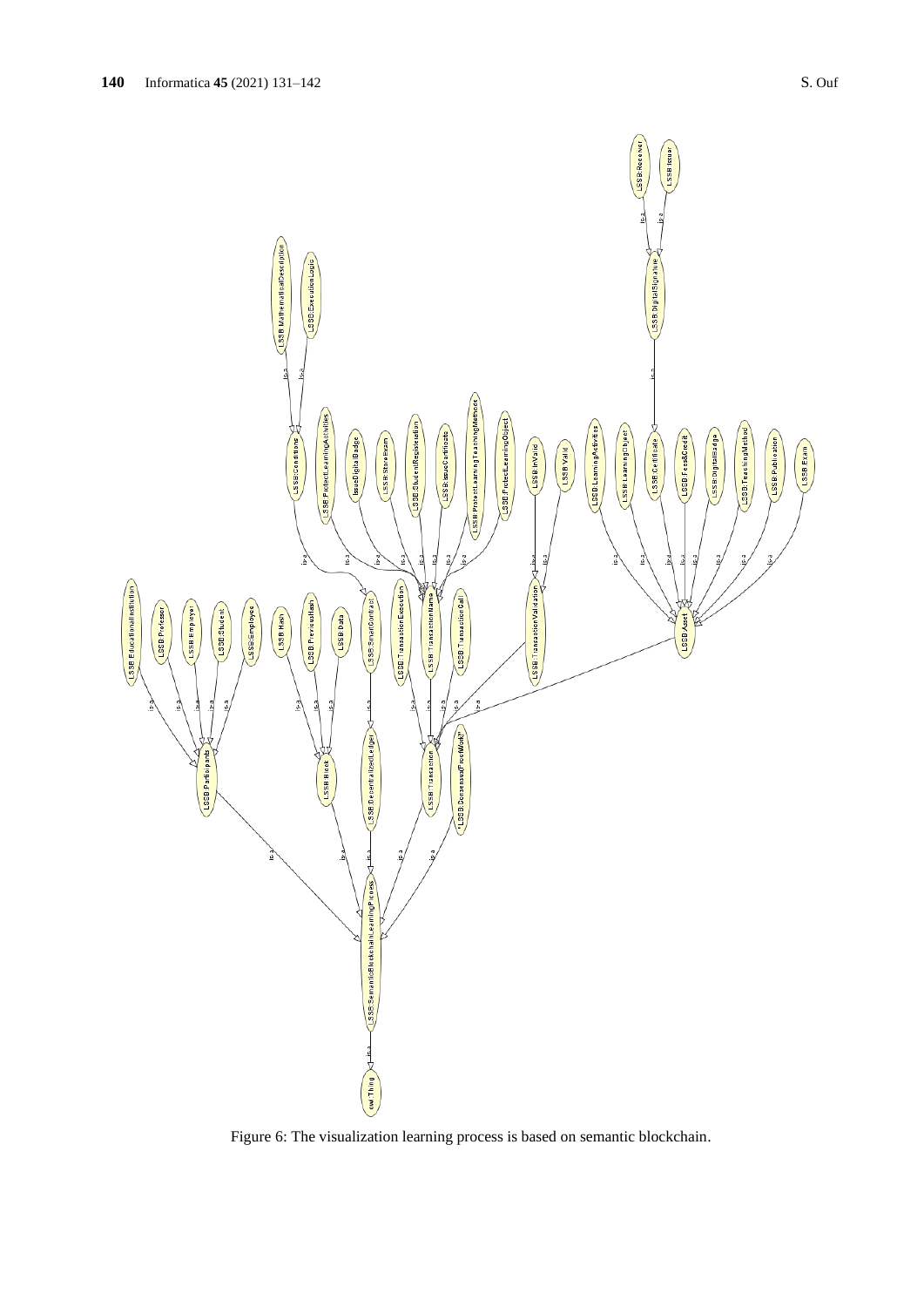## **References**

- [1] Favale, T., Soro, F., Trevisan, M., Drago, I., & Mellia, M. (2020). Campus Traffic and e-Learning during COVID-19 Pandemic. Computer Networks, 107290. https://doi.org/10.1016/j.comnet.2020.107290
- [2] Chiodini, J. (2020). Online learning in the time of COVID-19. Travel Medicine and Infectious Disease. https://doi.org/10.1016/j.tmaid.2020.101669
- [3] Widianto, A. A., Purwasih, J. H. G., & Perguna, L. A. (2020). Promoting Social Cohesion: The Development of E-Learning Management System Materials through Life Based Learning for Sociology of Religion Course. International Journal of Emerging Technologies in Learning (iJET), 15(07), 162-170.

https://doi.org/10.3991/ijet.v15i07.13339

- [4] Tapscott, D. and A. Kaplan (2019). "Blockchain Revolution In Education And Lifelong Learning.". BLOCKCHAIN RESEARCH INSTITUTE - IBM INSTITUTE FOR BUSINESS VALUE.
- [5] Zheng, Z., et al. (2018). "Blockchain challenges and opportunities: A survey." International Journal of Web and Grid Services 14(4): 352-375. DOI: 10.1504/IJWGS.2018.10016848
- [6] Rezgui, K., et al. (2018). "Towards a common and semantic representation of e-portfolios." Data Technologies and Applications 52(4): 520-538. DOI 10.1108/DTA-01-2018-0008
- [7] Hori, M., et al. (2018). Learning System based on Decentralized Learning Model using Blockchain and SNS. CSEDU (1). https://doi.org/10.5220/0006666901830190
- [8] Mikroyannidis, A., et al. (2018). A Learner-Centred Approach for Lifelong Learning Powered by the Blockchain. EdMedia+ Innovate Learning, Association for the Advancement of Computing in Education (AACE).
- [9] Sharples, M., & Domingue, J. (2016, September). The blockchain and kudos: A distributed system for educational record, reputation and reward. In European conference on technology enhanced learning (pp. 490-496). Springer, Cham. DOI: 10.1007/978-3-319-45153-4\_48
- [10]Bdiwi, R., et al. (2017). Towards a new ubiquitous learning environment based on Blockchain technology. IEEE 17th International Conference on Advanced Learning Technologies (ICALT), IEEE. DOI: 10.1109/ICALT.2017.37
- [11]Duan, B., et al. (2017). Education application of blockchain technology: Learning outcome and metadiploma. IEEE 23rd International Conference on Parallel and Distributed Systems (ICPADS), IEEE. DOI: 10.1109/ICPADS.2017.00114
- [12]Turkanović, M., et al. (2018). "EduCTX: A blockchain-based higher education credit platform." IEEE access 6: 5112-5127. DOI: 10.1109/ACCESS.2018.2789929
- [13]Wu, B. and Y. Li (2018). Design of Evaluation System for Digital Education Operational Skill Competition Based on Blockchain. IEEE 15th

International Conference on e-Business Engineering (ICEBE), IEEE.

DOI: 10.1109/ICEBE.2018.00025

[14]Bdiwi, R., et al. (2019). Blockchain-Based Platform for Smart Learning Environments. International Conference on Business Information Systems, Springer.

https://doi.org/10.1007/978-3-030-20485-3\_38

- [15]Guo, J., et al. (2019). "Blockchain-enabled digital rights management for multimedia resources of online education." Multimedia Tools and Applications: 1-21. https://doi.org/10.1007/s11042-019-08059-1
- [16] Hericko, M. A (2019). Preliminary Review of Blockchain-Based Solutions in Higher Education. Learning Technology for Education Challenges: 8th International Workshop, LTEC, Zamora, Spain, July 15–18, 2019, Proceedings, Springer. https://doi.org/10.1007/978-3-030-20798-4\_11

[17]Yumna, H., et al. (2019). Use of Blockchain in Education: A Systematic Literature Review. Asian Conference on Intelligent Information and Database Systems, Springer.

https://doi.org/10.1007/978-3-030-14802-7\_17 [18]Al Harthy, K., et al. (2019). The upcoming Blockchain adoption in Higher-education: requirements and process. 4th MEC International Conference on Big Data and Smart City (ICBDSC), IEEE.

DOI: 10.1109/ICBDSC.2019.8645599

- [19]Bdiwi, R., et al. (2018). A Blockchain Based Decentralized Platform for Ubiquitous Learning Environment. IEEE 18th International Conference on Advanced Learning Technologies (ICALT), IEEE. DOI: 10.1109/ICALT.2018.00028
- [20]Gong, X., et al. (2018). Parallel-Education-Blockchain Driven Smart Education: Challenges and Issues. Chinese Automation Congress (CAC), IEEE. doi: 10.1109/CAC.2018.8623198
- [21]Liu, Q., et al. (2018). Education-Industry Cooperative System Based on Blockchain. 1st IEEE International Conference on Hot Information-Centric Networking (HotICN), IEEE.

DOI 10.1108/ITSE-07-2020-0102

- [22]Srivastava, A., et al. (2018). A Distributed Credit Transfer Educational Framework based on Blockchain. Second International Conference on Advances in Computing, Control and Communication Technology (IAC3T), IEEE. doi: 10.1109/IAC3T.2018.8674023.
- [23]Mikroyannidis, A., et al. (2018). Smart Blockchain Badges for Data Science Education. IEEE Frontiers in Education Conference (FIE), IEEE. doi: 10.1109/FIE.2018.8659012.
- [24]Juričić, V., et al. (2019). Creating learner's profile using blockchain technology. 2019 42nd International Convention on Information and Communication Technology, Electronics and Microelectronics (MIPRO), IEEE. https://doi.org/10.1186/s41039-019-0097-0